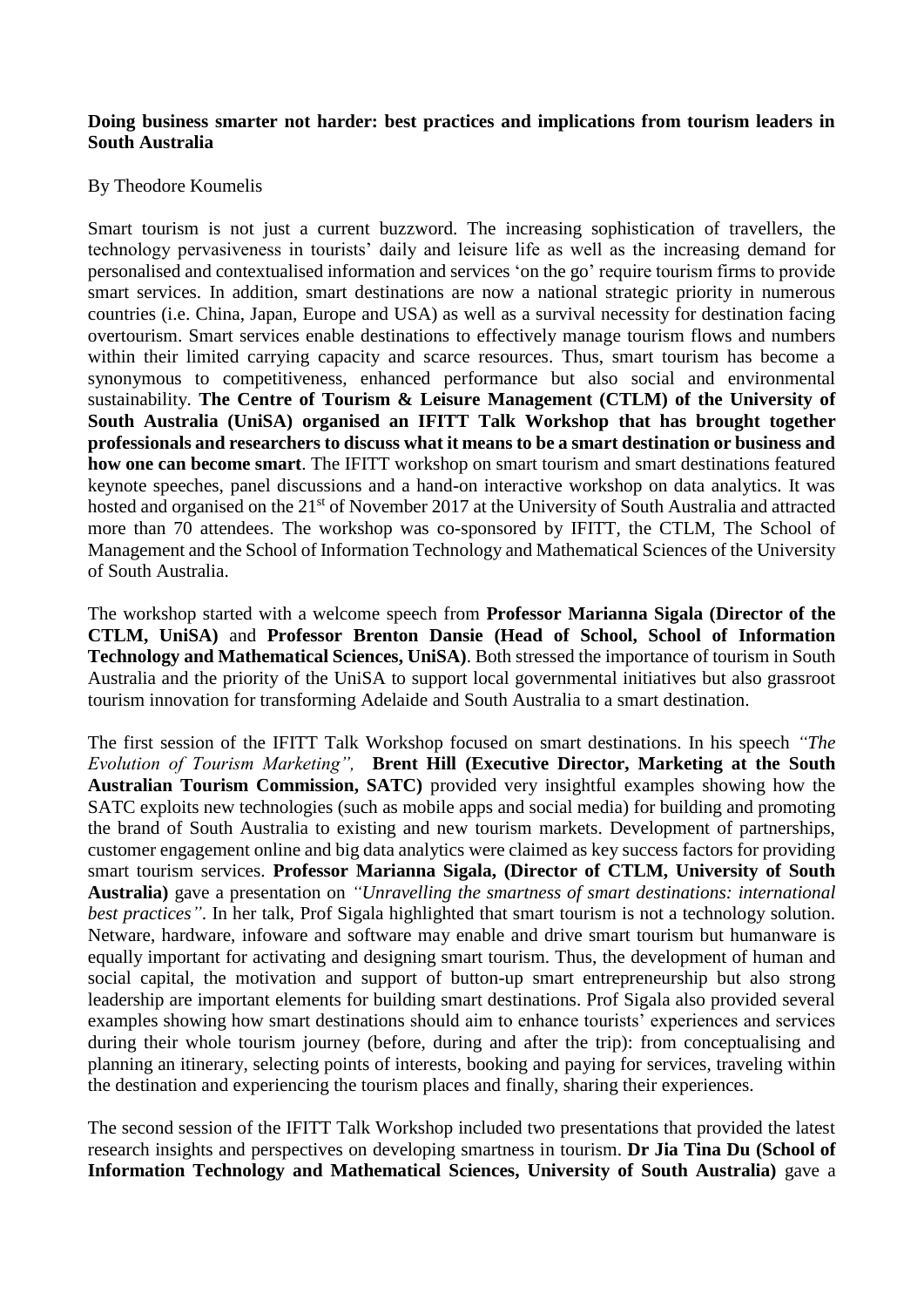presentation highlighting the importance of information and data analytics in smart tourism. In her talk *"The role of information in smart tourism",* she explained how businesses can better understand tourism demand by analysing User-Generated-Content. She also provided research findings investigating the expectations of Chinese tourists traveling in South Australia as well as the factors influencing collaborative trip decision making. **Dr Timothy O' Leary (School of Natural and Built Environments, University of South Australia)** talked about *"Smart City Buildings for Sustainable and Secure Tourism"*. Dr O Leary gave numerous examples (from stadiums, museums, office/function space and accommodation) showing how smart buildings can enhance tourists' experiences and safety but also environmental sustainability. Connectivity and data analytics are some of the most critical building blocks of smart buildings.

The third session of the IFITT Talk Workshop included three presentations providing industry perspectives on smart tourism services. **Dr Darren Oemcke (Hydra Consulting)** talked about *"Beyond Social Media: Getting Advantage from Big Customer Data"*. Dr Oemcke emphasised again the need to exploit big data for supporting decision making and taking smarter decisions. He gave numerous examples of how tourism firms can benefit from sentiment analysis, text mining, and location – based data in order to understand tourists' preferences, brand development processes, tourists' movements and itineraries within tourismspaces. **Rick Carter (Director of The Blockchain Factory)** explained the implications of BlockChain Technology in tourism. In his talk *"BlockChain technology revolution: Why, What and Where change is coming",* he explained how BlockChain can be a useful tool for various tourism applications like contracting, exchanges, empowerment of users to control and won their own data, building personal profiles and trust. BlockChain can mean the end of intermediaries in tourism as well as the possibility of tourism firms to have access to a 360 degree view of a customer-user. **Karl Sellmann (ICC - Innovation and Collaboration Centre, University of South Australia)** talked about the **Ignite SA project**. Ignite is a non profit organisation set up in 2014 to accelerate the creation of next- generation applications that leverage advanced networking technologies to build the foundation for smart communities, including cities, regions states. US Ignite developed a program called the Smart Gigabit Communities Program. The South Australia Government joined the US Ignite Smart Gigabit Communities program late in 2016 through an MOU with US Ignite. Adelaide became official member of the program in April 2017 and then appointed the University of South Australia to be the Community and Technical Leaders tasked with identifying new opportunities that would leverage the GigCity Infrastructure and help to make Adelaide a smart city. Ignite SA was formed as a non profit entity to administer the program which aims to bring together our research, governments, developers and entrepreneurs, to firstly identify areas of economic, social and community benefit where next generation applications can help and then support the development of those applications. At the moment, Ignite SA is running an App Challenge seeking to attract and support entrepreneurs and venture teams to submit "smart" ideas that can 'solve' a problem in key industries in South Australia including tourism and events.

The IFITT Talk workshop finished with an interactive workshop on *'Self-serve tourism analytics – learn how to build your own dashboard using free software'*. **Stuart Ainsworth (Director, Enlightening Data)** conducting this workshop provided first-hand experience and practical examples on how one can use free software for doing tourism analytics from the stage of designing and carrying out an online survey and collecting data, to data entry, development of a dashboard, data analyses and visualisation and ultimately, decision-making. However, Stuart Ainsworth highlighted that the key to success in big data analytics is to start not with what data one needs to collect, but with understanding what is the business question that needs to be answered.

Participants have explicitly expressed their satisfaction with the workshop and presentations by staying until the end. **Prof Marianna Sigala** confirmed the continuous commitment of the CTLM